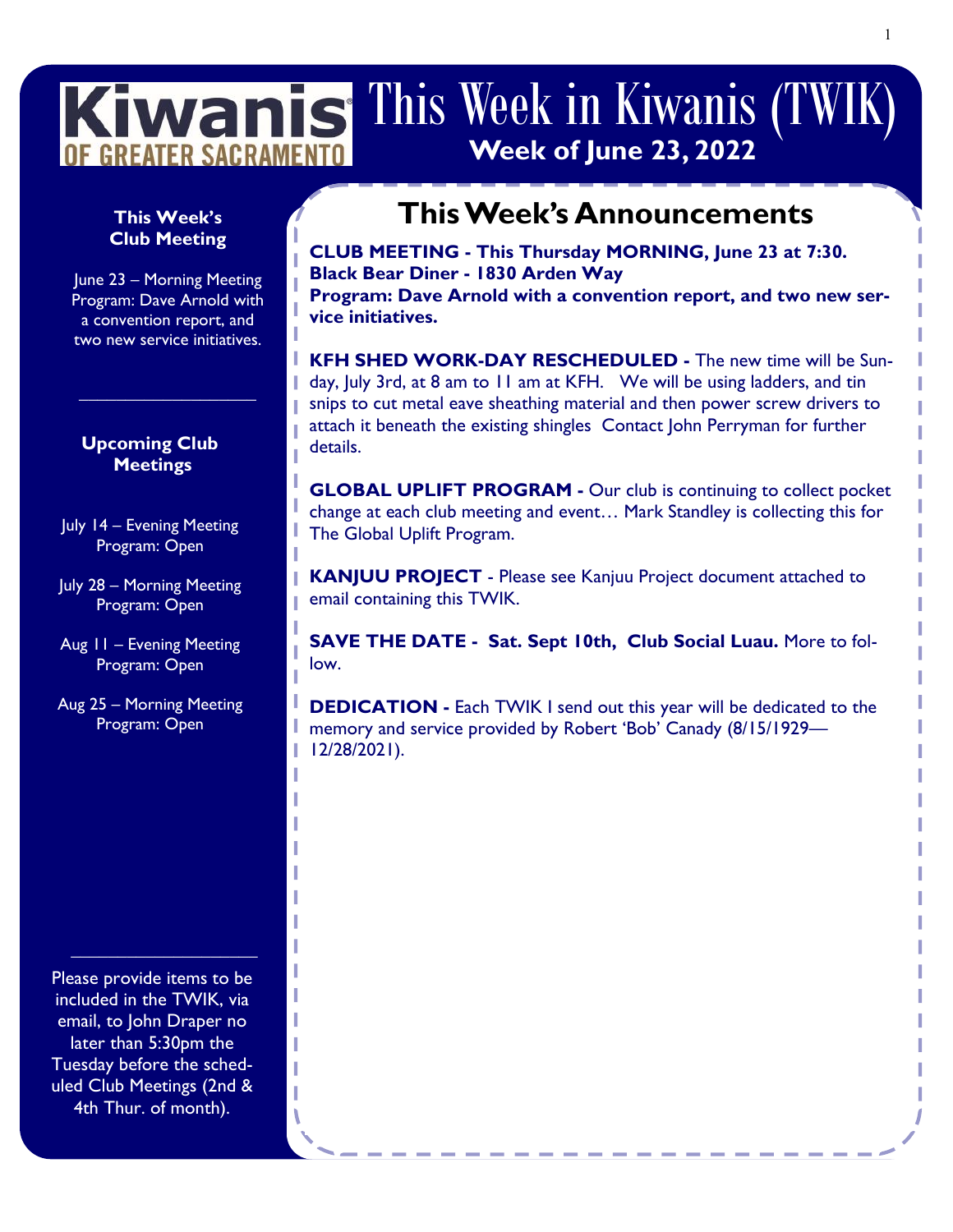### OBJECTS OF KIWANIS

TO GIVE primacy to the human and spiritual, rather than material values of life.

TO ENCOURAGE the daily living of the Golden Rule in all human relationships.

TO PROMOTE the adoption and the application of social, business and professional standards.

TO DEVELOP by precept and example a more intelligent, aggressive and serviceable citizenship.

TO PROVIDE through Kiwanis Clubs a practical means to form enduring friendships, to render altruistic service and to build better communities.

TO COOPERATE in creating and maintaining sound public opinion and high idealism which makes possible the increase in righteousness, justice, patriotism and good will.

# **President's Message**







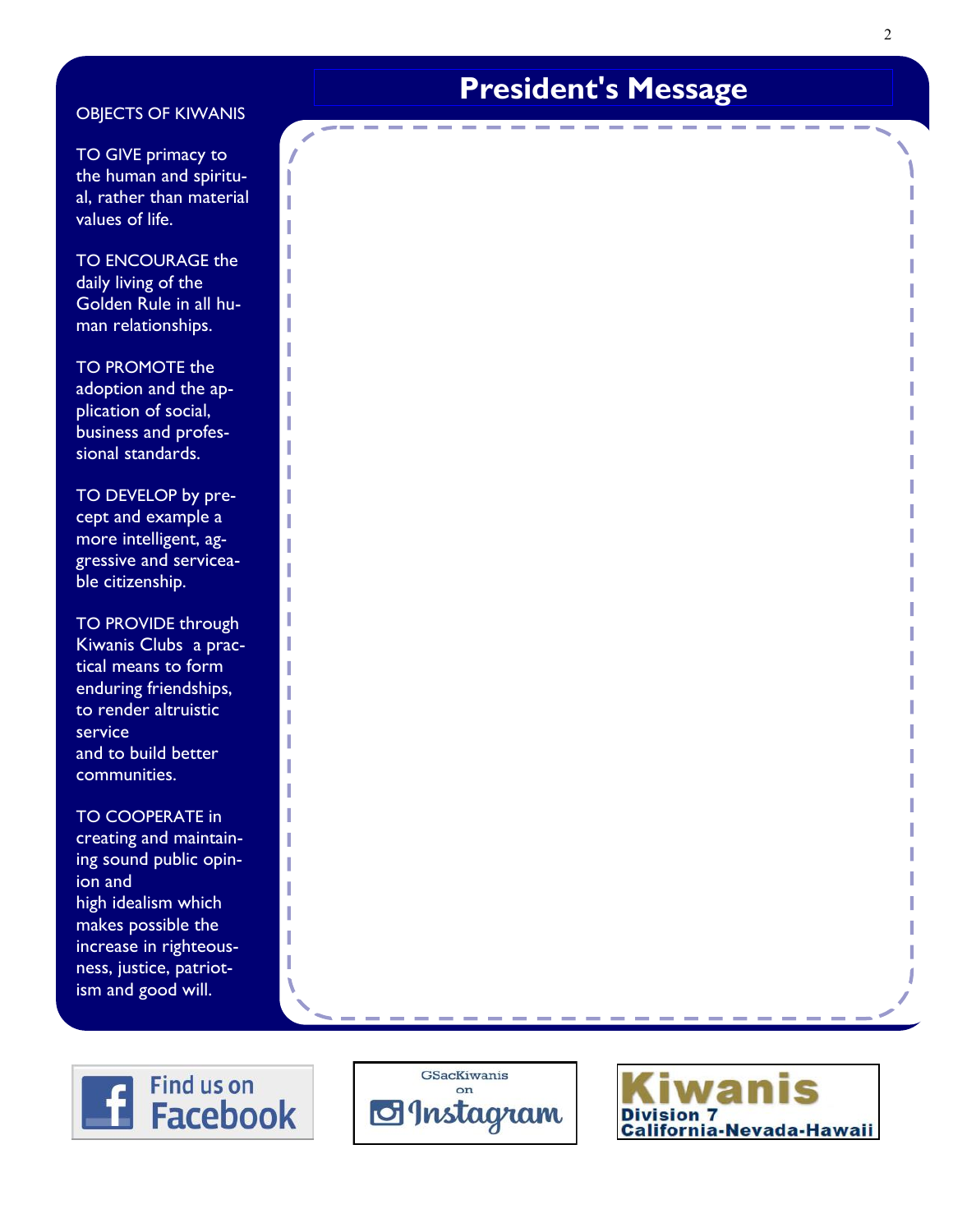# **Our Club's Schedules, Birthdays & Deadlines**

### **Recurring Events**

### **First Thursday of Every Month**

◆ Club & Foundation Board Meetings (Held via Zoom) 6:30 PM - 7:30 PM

### **Second Thursday of Every Month**

 EVENING CLUB MEETING - 6:30 PM - 7:30 PM, Held at Black Bear Diner on Arden **Way** 

#### **Third Thursday of Every Month**

 Division Council Meeting - 7:00 - 8:00 PM, @ Kiwanis Family House

#### **Fourth Thursday of Every Month**

 MORNING CLUB MEETING - 7:30 AM - 8:30 AM, Held at Black Bear Diner on Arden Way

### **Every Sunday of Every Month**

 CAFFE - 8:00 - 10:00 am Cesar Chavez Park (See Armando for details)

### **Every Three Weeks**

Meals on Wheels (Contact Rob Gold)

### **Fifth Thursday (occurs every 3 months)**

 A special Club Meeting / Social. This meeting / social location and time will be announced a few weeks prior to the fifth Thursday.

### **Non– Recurring Events**

**Sat, Sept 10, 2022:** - Club Social / Luau. More details to follow.

**Currently Underway:** - Mattress Fundraiser Kiwanis Family House

### **Inter Club Schedule**

Inter-Club meetings are currently a combination of Zoom and In-Person To schedule an Inter-Club meeting contact Mike Baker

### **June Birthdays**

**PK Nameth – 10** 

### **Dead-Lines**

**Club Dues -The last day of September**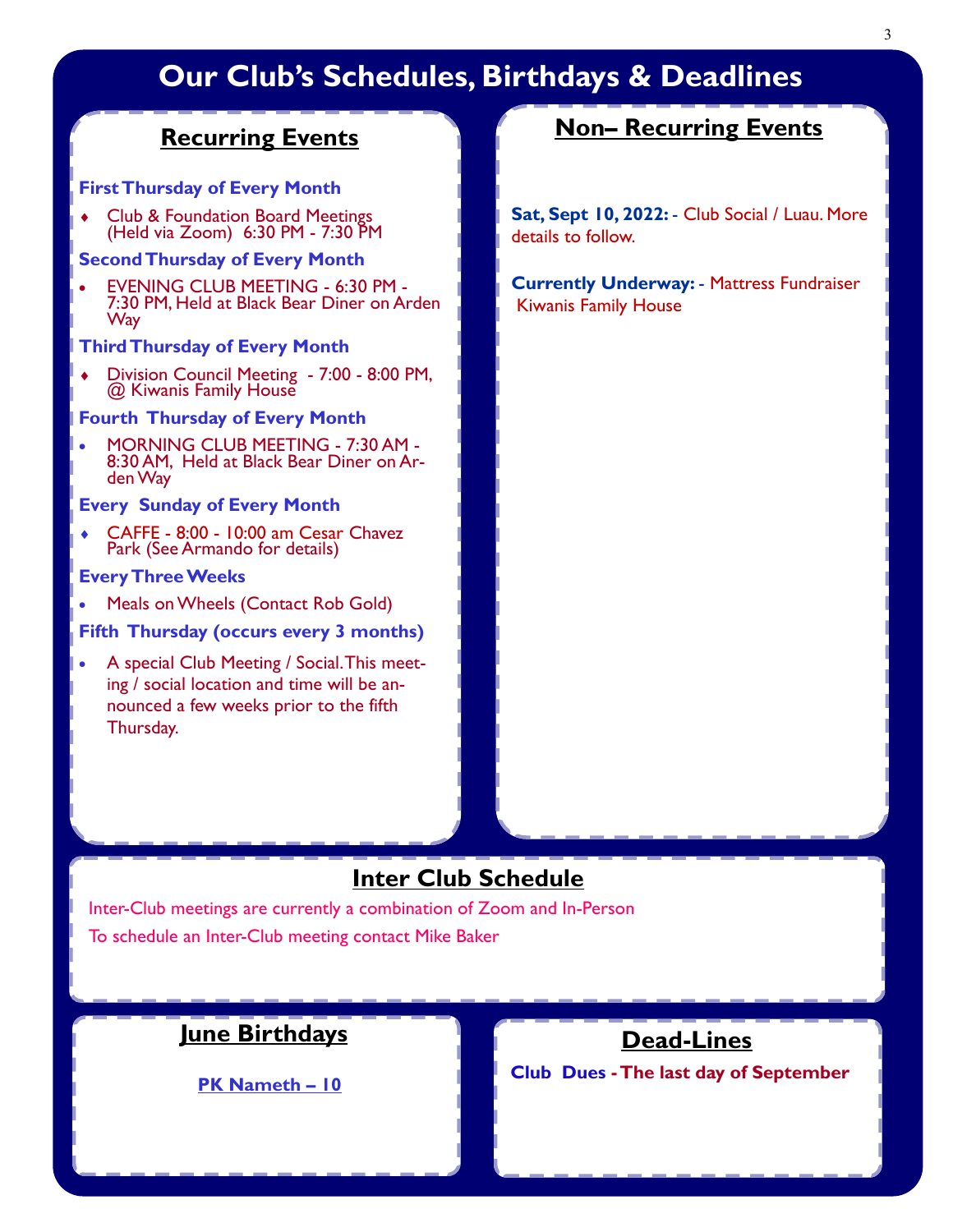## **Our Club's Leadership**

### **Our Addresses —————————————**

**Our Club's mailing address:** Kiwanis Club of Greater Sacramento PO Box 13171 Sacramento, CA 95813

**Our Club's email address:** www.GreaterSacKiwanis.com

**Kiwanis Family House address:** 2875 50th Street Sacramento, CA 95817 (916) 736-0116 http://kiwanisfamilyhouse.org/

> Other Clubs Around our Division

**——————————-**

**——————————————**

#### **Kiwanis Club of Davis**

**Kiwanis Club of East Sacramento**

**Kiwanis Club of Galt**

**Kiwanis Club of Laguna-Elk Grove**

**Kiwanis Club of West Sacramento**

**Kiwanis Club of Woodland**

**Kiwanis Club of Dixon**

### **Leadership for 2021 – 2022**

**Our Club Officers President . . . . . . . . . David Arnold**

**President Elect. . . . .** 

**Vice President. . . . . . Rod Nishikawa** 

**Secretary . . . . . . . . . David Canady**

**Treasurer . . . . . . . . . Susan Wilson**

**Immediate Past President. . . . . Lee Folino**

### **Our Directors**

**Carolyn Baker Garolyn Baker Carolyn Baker Accord Book Armando Flores John Perryman Mark Standley Dave Wilson Marty Maxwell** 

### **Our Sponsored Youth Leadership Service Leadership Program (SLP)**

**Committee Chair: Rod Nishikawa Advisors: Franklin High School - Key Club - Mark Shimada Inderkum High School - Key Club - Naomi Medina C.K. McClatchy High School - Key Club - Rod Nishikawa Rio Linda High School - Key Club - John Perryman Westlake Charter High School - John Perryman Natomas Pacific Pathways Prep - Rod Nishikawa Babcock Elementary School - K-Kids - John Draper**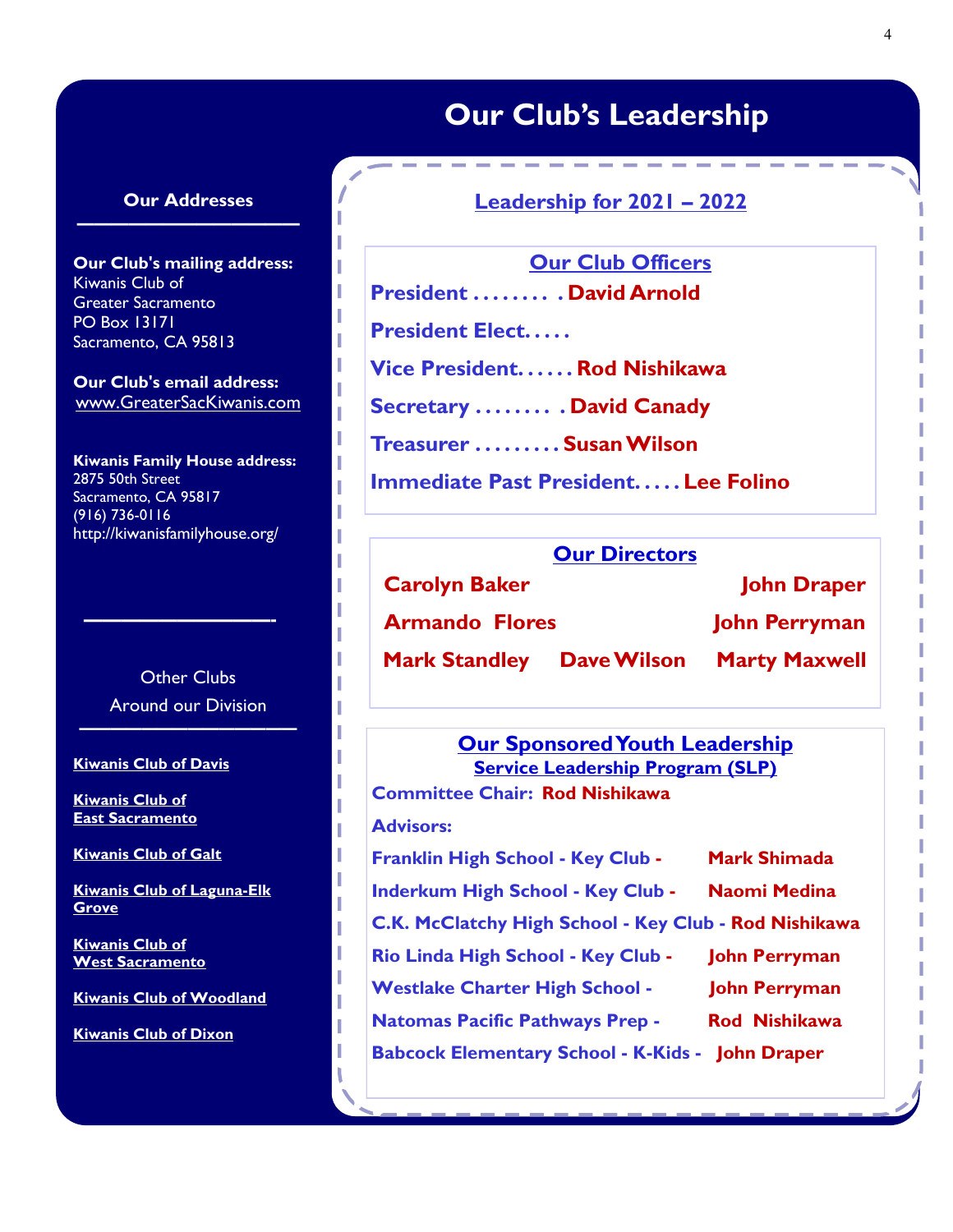# **Our Club's Committees & Positions**

**(ALL Club members are needed to find a committee or club position to be involved with)**

**Membership Committee: Vacant**

**Service Committee:** 

**Ongoing Service Projects:**

**> CAFFE (Clothing And Food For Everyone) Coordinator: Armando Flores** 

**> Kiwanis Rose Parade Float Coordinator: Dave Arnold**

**> Meals OnWheels Coordinator: Rob Gold**

**> Law Enforcement Recognition Coordinator - David Canady**

**> Kiwanis Family House Coordinator: Marty Maxwell**

**Fundraising Committee: Mark Standley Crab Feed Committee: John Perryman**

### **Communications Committee:**

| > Marketing / Social Media - | <b>Mark Standley</b> |
|------------------------------|----------------------|
| >TWIK (Newsletter) -         | <b>John Draper</b>   |
| > Website -                  | <b>David Canady</b>  |

**Foundation Investment Committee: David Wilson, Rod Nishikawa, Alex Telaro**

### **Other Club Positions:**

- **> Club Meeting Program Coordinator: John Perryman**
- **> Inter-Club Coordinator:** Mike Baker
- **> Social Events Coordinator: Vacant**